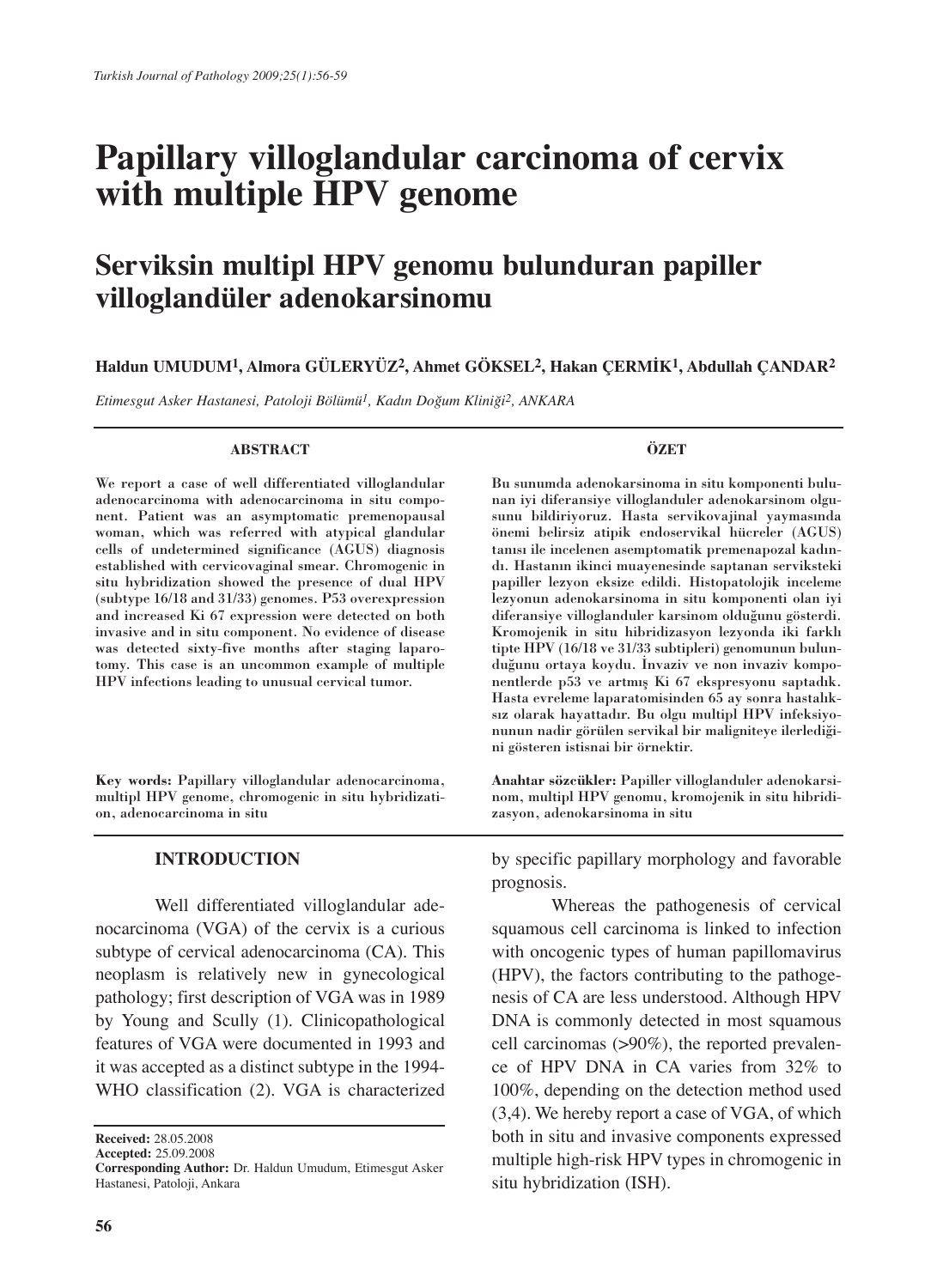#### **CASE REPORT**

Forty three- year- old female patient had been admitted to gynecology outpatient clinic for her routine annual examination. Her medical history was unremarkable and she had no medical complaints. On her first admission no abnormality was found on physical examination. A conventional Pap smear had been taken. Pap smear was reported as "atypical endocervical cells probably neoplastic". She was admitted into clinic three months after initial examination. On second admission, an exophytic lesion was detected on gynecologic examination and the lesion was excised with Loop Electrosurgical Excision Procedure (LEEP). Gross examination of LEEP material displayed a white dome shaped papillary lesion in 1 cm diameter, which was closer to lateral surgical margin. Histopathological evaluation of LEEP material showed an exophytic lesion formed of large papillae and infiltrative tumor in the cervical stroma (Fig 1a). The papillae in the exophytic lesion were formed of fibrovascular cores lined with intestinal type epithelial cells displaying mild nuclear atypia and nuclear pseudostratification (Fig 1b). The subepithelial component was composed of infiltrative cribriform glands surrounded with desmoplastic stroma. Adjacent to subepithelial tumor, there were endocervical glands lined with both cytologically atypical and normal endocervical cells. The cervical squamous epithelium showed no evidence of intraepithelial lesion.

This lesion was reported as "well differentiated villoglandular adenocarcinoma with



**Figure. 1a. Whole mount view of cervical exophytic tumor, 1b. Adenocarcinoma in situ. Precursor lesion of invasive adenocarcinoma. Normal endocervical cells and cytologically atypical cells line the same gland, 1c. Chromogenic in situ hybridization (HPV 31-33). Black dots on cell nuclei denote a positive signal.**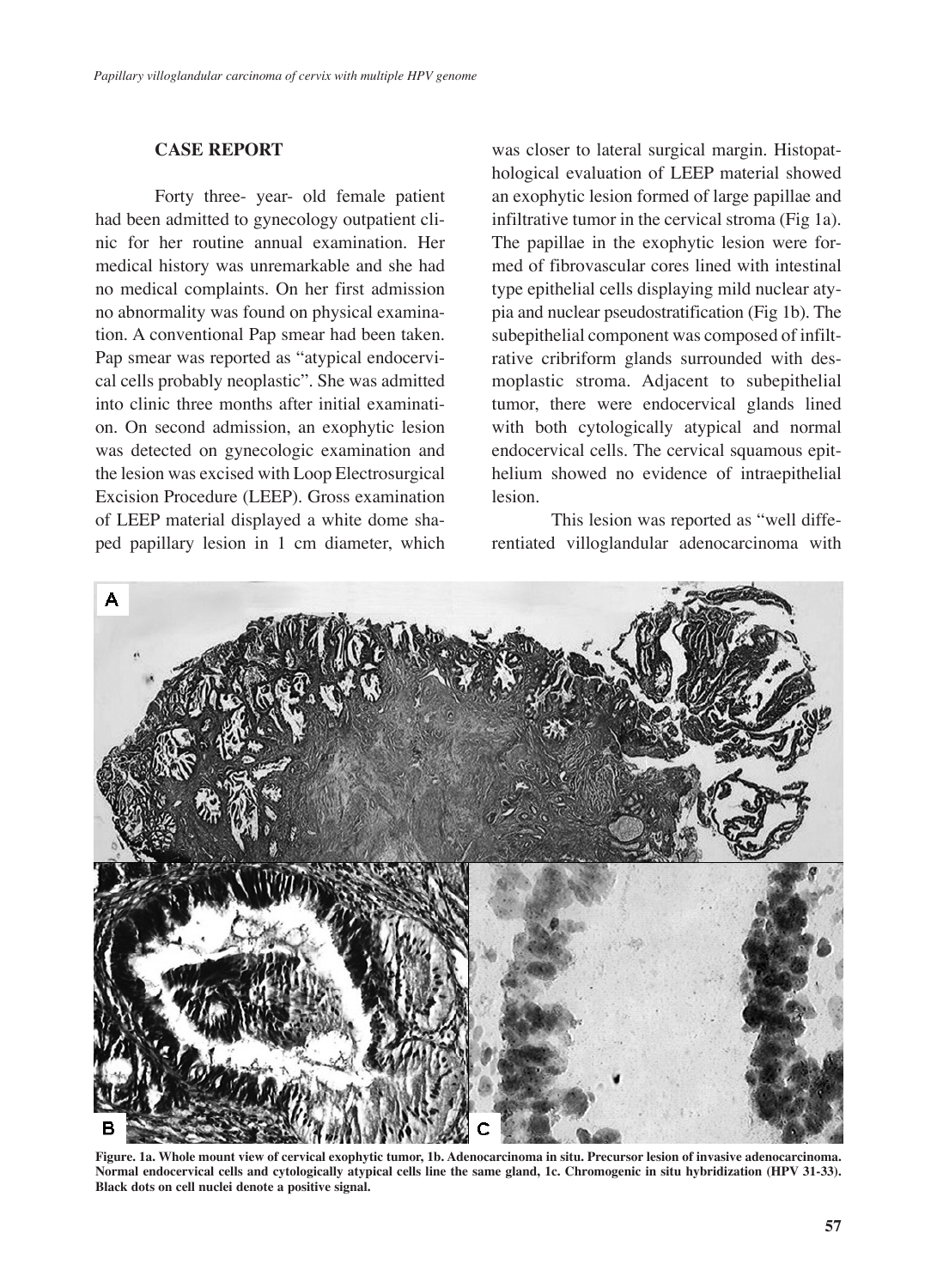multiple foci of endocervical carcinoma in situ. Largest diameter of tumor is 1 cm (including exophytic component). There is no squamous cell abnormality in adjacent cervical epithelium. Tumor is observed in deep and lateral surgical margins". Patient was referred to another institution and she underwent a total abdominal hysterectomy with surgical staging. Histopathological evaluation of the staging laparatomy material revealed only a microscopic residual tumor in the endocervical canal. Lymph nodes were free of tumor. Patient is well and no evidence of disease is detected sixty-four months after laparatomy.

## *In situ hybridization (ISH):*

Chromogenic ISH test was done using following probes: wide spectrum HPV DNA (6, 11, 16, 18, 31, 33, 35, 45, 51, and 52.), HPV DNA 16/18 and HPV DNA 31/33 (Dako Corporation, Denmark). Protocol for chromogenic in situ hybridization (CISH) was described elsewhere. In this method, a blue-purple reaction specifically located on tumor cell nuclei was interpreted as a positive test result (Fig1c). A wide spectrum mucosotrophic HPV DNA, HPV 16/18 and 31/33 were detected on both VGA and AIC. There was no evidence of reactivity in non-neoplastic cervical or endocervical tissue.

P53 and Ki67 overexpression were also observed in both VGA and AIC areas.

## **DISCUSSION**

Villoglandular adenocarcinoma is characterized by a superficial and an invasive component. Superficial component, which is composed of papillae, protrudes from cervical surface. Infiltrative component that is located in subepithelial areas, is formed of branching irregular glands and surrounded with desmoplastic stroma. Nuclear atypia and pleomorphism are of mild to moderate degree and mitotic activity is low. By definition, profuse cellular branching, highly pleomorphic nuclei and high mitotic activity are not supposed to be present. These findings are consistent with aggressive papillary serous carcinoma, which is a potentially fatal lesion in contrast to favorable outcome associated with VGA (4).

In addition to papillary and invasive components, a precursor lesion i.e. adenocarcinoma in situ (AIS) is usually found around invasive tumor. AIS has been characterized with certain features in that glandular architecture is conserved but glandular lining is partly replaced by epithelial cells showing pseudostratification and mild nuclear atypia. Cytoplasmic mucin production is altered; either reduced or increased abundantly. In the present case, AIS foci were noted in the glands adjacent to the infiltrative component of VGA. Jones et al. noted the presence of AIS in 8 cases of VGA (5). Partial involvement of the glands by malignant cells and absence of desmoplastic response are the histopathological features, which distinguish AIS from individual malignant glands (6). Although desmoplastic stroma is evident around infiltrative tumor, we did not observe desmoplastic stroma around the AIS foci (6).

In this case we were able to identify HPV 16-18 and HPV 31-33 types in VGA and also in AIS component. Although multiple HPV DNA subtypes were commonly found in squamous cell carcinomas of cervix, detection of multiple subtypes in endocervical adenocarcinoma without squamous lesion has been stated as exceptional (7).

Prevalence of HPV DNA in CA is dependent on histological type of the tumor. HPV DNA has been detected in almost all mucinous CAs (8). Multiple HPV subtypes were found in 5 out of 21 AIS and in 8 out of 80 invasive and in situ adenocarcinomas combined (8). A recent study in Korean women showed multiple infections in 13% (18/135 cases) of all invasive adenocarcinomas. HPV 16 is the most predominant type in cases with multiple and single infection. In this study, only one out of 5 VGAs was found to have multiple HPV types